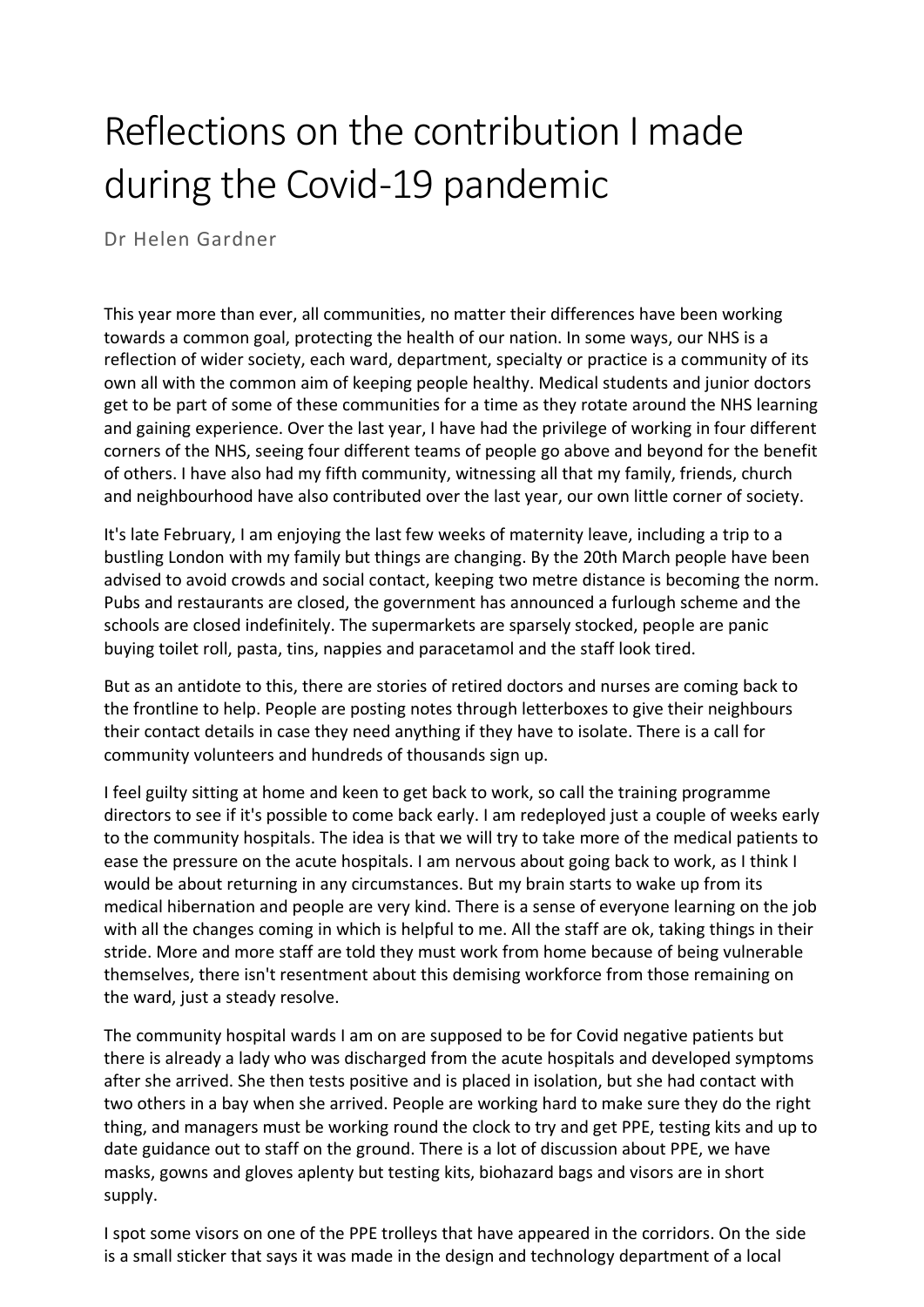school. How thoughtful of them. As the days go by there are other marks or generosity and thoughtfulness by strangers out in the community. Little bottles of hand cream turn up one day and loaves of fresh bread the next. Around Easter, mountains of chocolate eggs appear in the matron's office and are handed out to all the staff. There are several deliveries of headbands with buttons on the side for masks to attach to in order to protect our ears. Each one has been hand made by someone. I choose a blue one with stars on, I'm also grateful because it hides the messy post-partum hair regrowth that sticks vertically up from my head. Hairdressers are closed. Fortunately our nursery is still open for the children, they offered to take on our youngest for the first time when other childcare plans fell through. Many of the nurseries have had to close but ours has stayed open, working very hard to take on key worker children who have been left without childcare. We are hugely grateful to them, because of the pandemic Samuel can't do any settling in sessions so we dropped him and Beth, our 3year old, off on the first day and came back 10hours later, he was fine!

We clap on our doorstep on Thursday evenings for all key workers. Suddenly people emerge from their houses, where they have been doing their best to stay, sacrificing their own freedom to fight the pandemic. I am clapping as much for all people staying at home as for my colleagues. For most of my friends, they stay home, only allowed out once a day to exercise and are trying hard to be patient teachers/parents/playmates to their children. I feel once again, almost guilty, my part time work means I get to go out to work, to see other people, to vary my days and be in the same room as other people but still enjoy some time at home with my family. The weather is beautiful, it's lovely and strange when everything else has come to standstill, to see nature ploughing on with Spring regardless.

On the wards, there continue to be a few small outbreaks of the virus and there's a lot of staff going off sick too. Staff are adapting and digging in. The meaningful activities co- ordinator is one minute helping the patients to make a birthday card for Sir Captain Tom Moore and then next she is helping a patient dying of Covid to FaceTime their family to say goodbye.

One afternoon a new lady arrives on the ward one day, she'd fallen, fractured her hip, had her operation and was coming for rehab. It's a common scenario on the ward. She also had dementia and a host of other co-morbidities. She is shaken by the transfer and wondering tearfully where her family are. I explain where she is and why there aren't any visitors allowed.

'Yes I quite understand that.' she replies. 'But I don't know what I've done wrong.'

'You haven't done anything wrong, you've been through a lot and you're here so we can help you get back on your feet again.'

'But why don't my family want me anymore?' she sobbed.

Her daughter had called almost the moment she arrived on the ward. This is the desperately sad nature of dementia. For this lady, her bewildering journey through the hospital was about to get a little bit worse. She had been on the ward two hours before she spiked a temperature of 38. Now we stick a swab in her mouth and nose and move her to a side room, reducing her contact to necessary care. There is a real risk of delirium for most of the patients who come to the community hospital. Most are elderly and been through some physical trauma, often they have memory problems and have been through several hospital settings already, it can be very disorientating. Add to this, in the pandemic, human contact is reduced, visitors are not allowed and everyone they see is wearing PPE. The thing that is really hard, is patient's not being able to see faces. They can't see if you're smiling and they can't use lip reading to help them figure out what's being said. Thinking about this prompted me to start a small project on our ward, the smiley face project. It involved black and yellow badges with a simple smiley face on. The idea was to pin these to our uniforms as staff in order to communicate kindness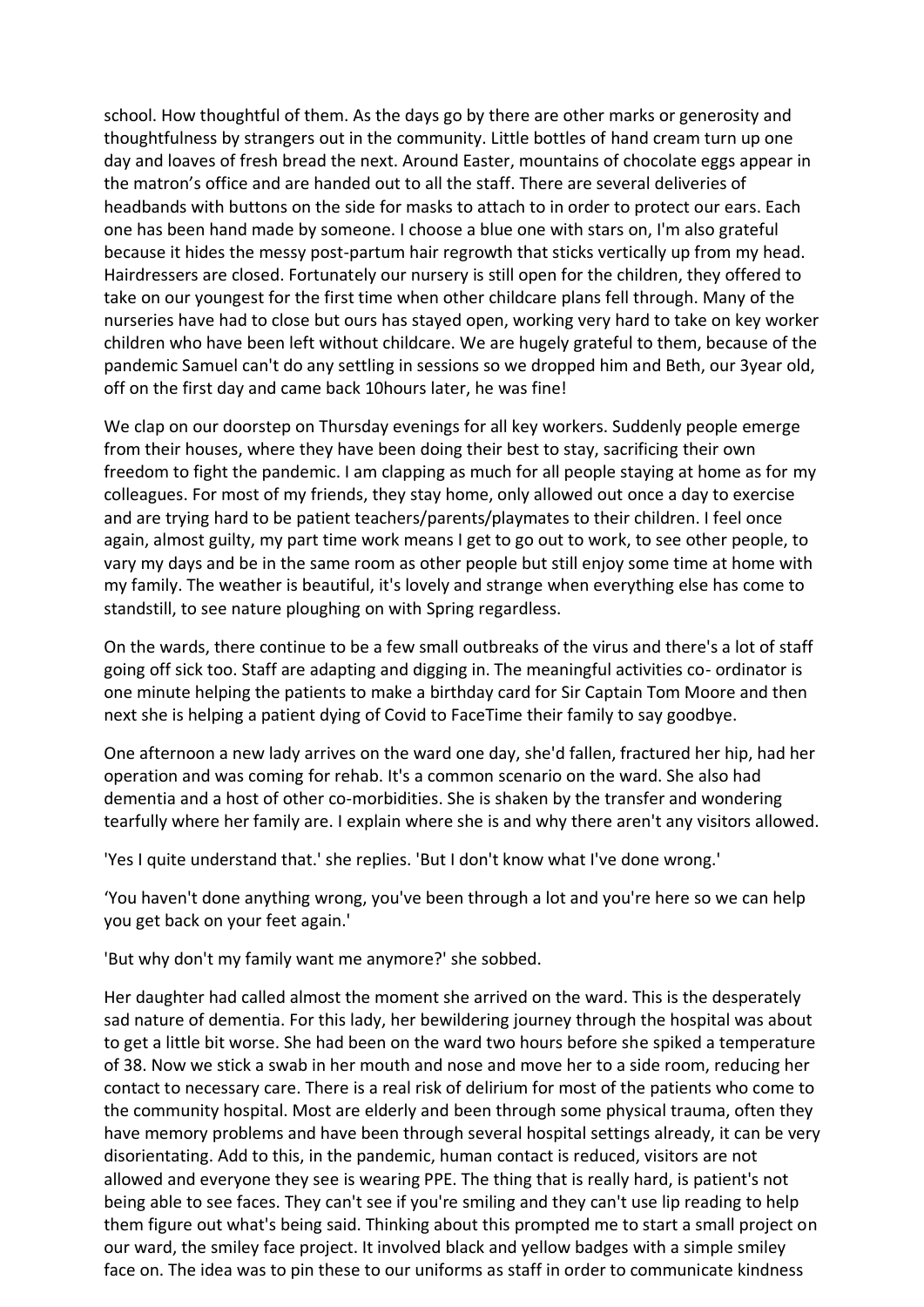and trust non-verbally to patients with dementia. It worked well, the staff liked it and it seemed to give a morale boost. Some of the patients commented on it, one of them even wanted to wear a badge himself.

One gentleman is transferred to our ward following an admission for pneumonia. In addition to all the other challenges, he has no family, no personal possessions, he isn't even wearing his own clothes. Predictably, with nothing to orientate him, he begins to get agitated and confused. One of the ANPs I work with has written the trust policy on delirium, she is an amazing advocate for environmental and social ways of addressing delirium. I have a bit of time in the afternoon so go to see if I can have a chat with the gentleman, turns out he likes steam trains. So does my Dad, who recommends a magazine he might like. The next day in the morning, I walk in the room, he is banging his chair against the radiator, shouting out that he can't take this anymore, he can't do it. When he sees the magazine, he stops, leans forwards and goes 'oh yes, this the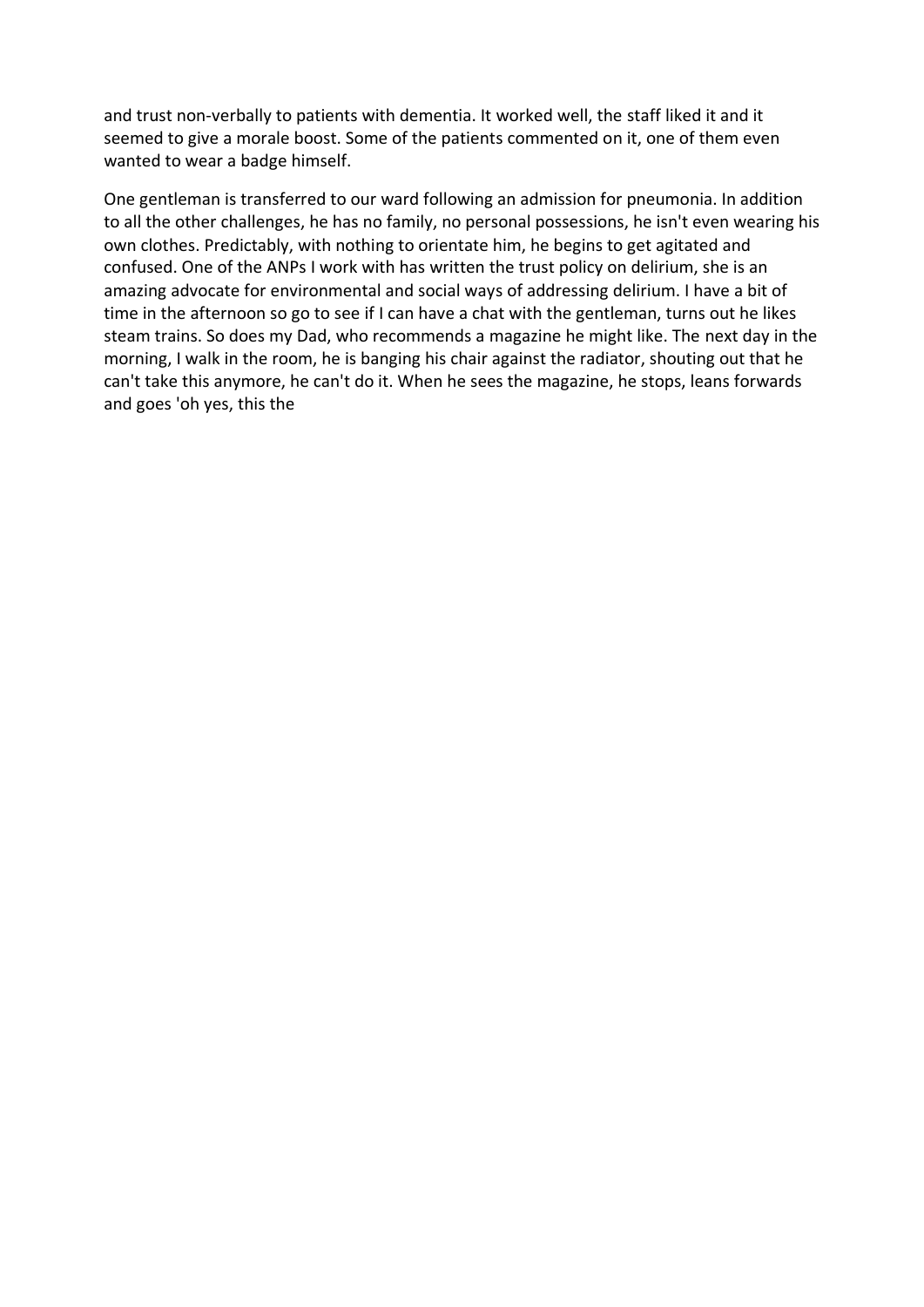yardstick for all railway magazines, I get this one at home.' He spends some time happily looking through it. Thanks Dad.

It's time for me to move back to psychiatry and the wards have changed significantly since I left before maternity leave to accommodate a 'hot zone' for new patients and for those pending swabs. It's a new environment to get used to, different in many ways from the community hospital wards. One constant during these weeks however, is the lunches the canteen is giving out. Someone's company somewhere is making a huge contribution to the pandemic by donating tons and tons of food to feed the NHS workforce. On occasion there are even ice creams and it is so very much appreciated.

One of the doctors notices that the patient's enclosed garden, the only place they can go outside is overgrown and unusable. But with all the changes being made in the hospital environments and the reduced numbers of staff, it is not just the clinical teams that are feeling the pressure. The estates team is very busy too. My colleague, another GP trainee, instead decides to give up her weekend to weed and tidy the garden to make it a pleasant and safe place for the patients to use. It makes a huge difference being able to sit outside and breathe fresh air especially in the hot summer.

Next stop and from August onwards I move to start work in paediatric A&E with some ward cover. There are fewer cases of COVID in paediatrics but the pandemic is the back drop to every clinical environment. My favourite part of this job is seeing the babies that come in with jaundice. I like seeing them because they are so adorable but for the mums it's the last place they want to be. I am constantly amazed by these amazing women who have had babies in a pandemic, they have attended appointments alone, often had their partner present only for the birth, then, physically and emotionally exhausted they face parenting a newborn alone in hospital until allowed to go home. Now they are back, on their own again and even more exhausted. I have friends who have had babies during the pandemic, having a newborn can be a lonely experience at the best of times and now they aren't allowed to see anyone to go to groups to make friends and gain support. The mums I see in the hospital get extra tea and biscuits, I'm not sure this is really allowed.

The autumn moves on and the wards start to fill up with children with viral wheeze. Outside the hospital people are soldiering on with social distancing, restricting their freedoms for the sake of everyone and people are getting tired. The initial camaraderie of fighting the virus and 'doing your bit 'is ebbing. Parts of the UK are heading into further lockdowns and more restrictions are being put in place. My husband and I used to live in Sheffield and in the last week of October our church organised a festival where people put window decorations up to reflect messages of light, hope and love. It seems to me that we could all do with a bit of this this year. People cannot come into our homes but at least we can spread some positivity from inside our homes out. I set up a project called Loughborough Streets of Light, to do this locally through some of the local churches. We get several hundred households join in and the artwork is beautiful! We find that there are projects springing up across the UK, so many people caught by the idea of spreading hope in a new and creative way.

December arrives and it's time to move to GP land for me. It is a culture shock going to predominantly phone consultations. It's hard to adjust to not being able to read non- verbal communication. But my colleagues have been doing this for months now. The practice I am at has a close knit team feel and I wonder if it was like this before or whether this lovely atmosphere has been born of adversity during this year.

It's wonderful to be in GP land as the vaccines start rolling out. There was such excitement in the team on the first day we went to the care homes and there is a sense of doing something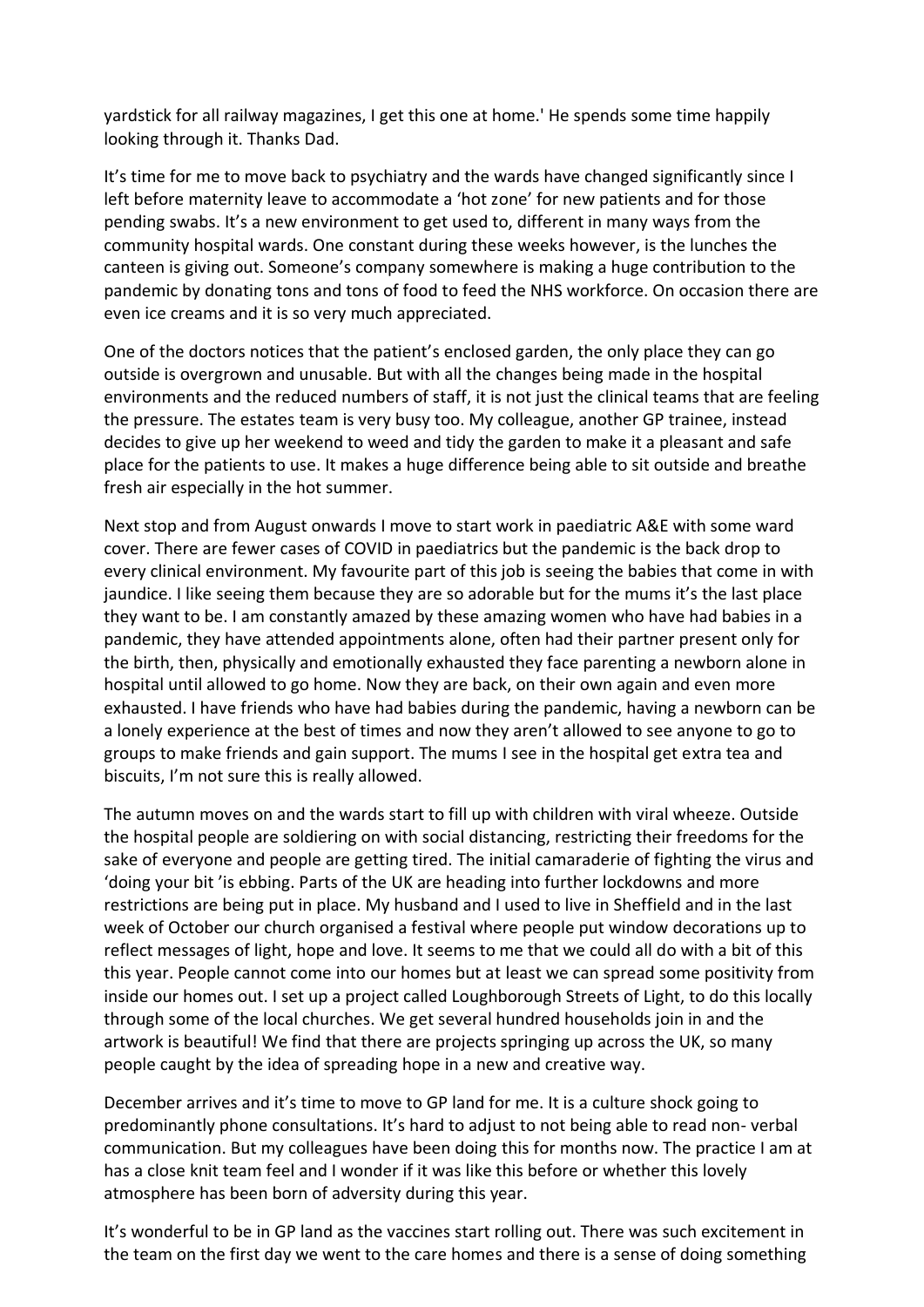positive against the tide of gloom which I feel fortunate to be part of. As we get more of the AstraZeneca vaccines we start doing cohorts of people at the practice. Two members of staff's teenage children volunteer their half term holidays to come and help out and they are enthusiastic and capable. One of the couples who attend for their vaccines want to have photos taken so they can post on social media. They